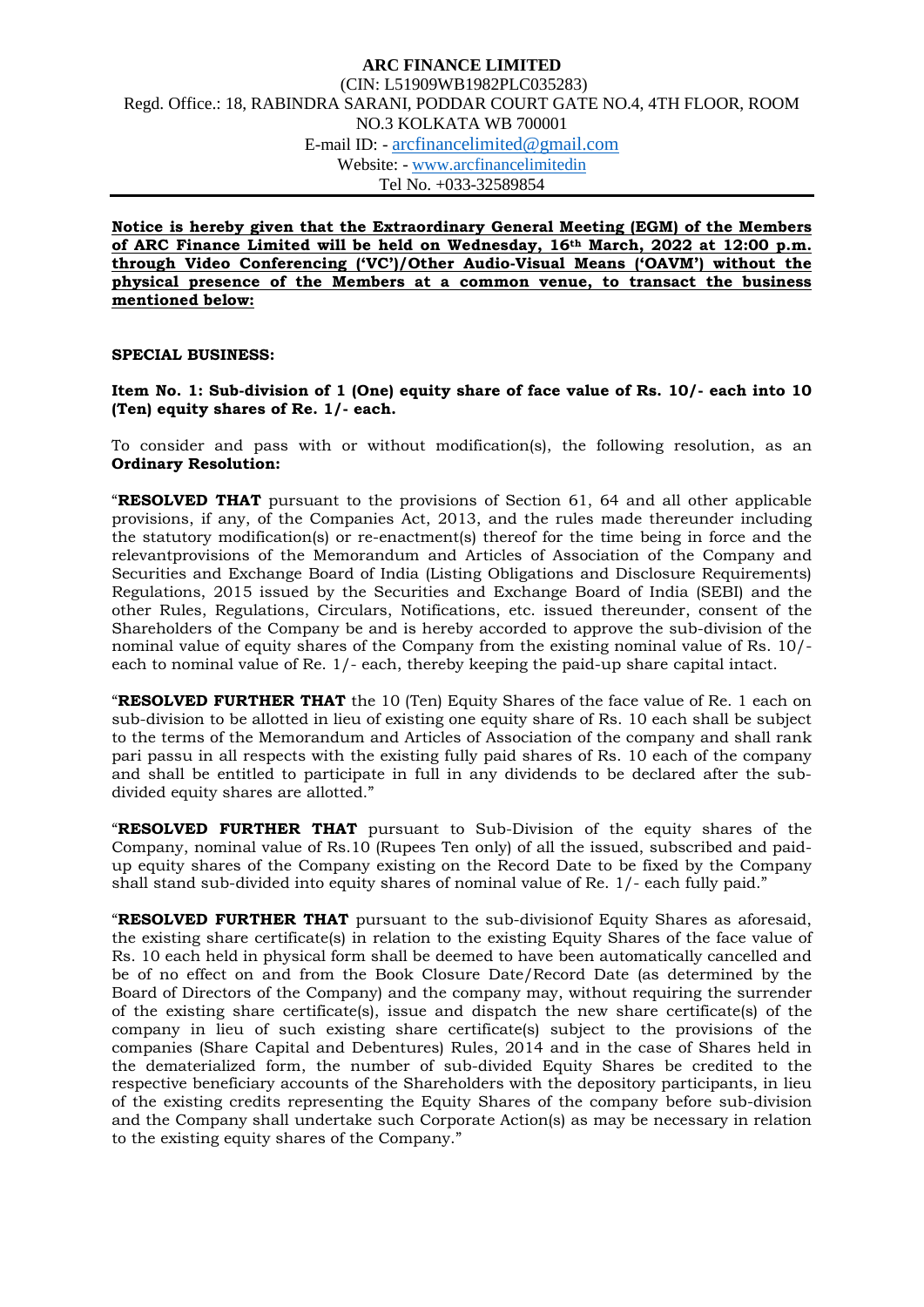"**RESOLVED FURTHER THAT** for the purpose of giving effect to this resolution, the Board of Directors of the Company be and is hereby authorized to do all such acts, deeds, matters andthings and give such directions as it may in its absolute discretion deem necessary, proper or desirable and to settle any question, difficulty or doubt that may arise in this regard andalso to the extent permitted by law, all or any of the powers herein conferred to any Committee of Directors or any Director(s) or any other Key Managerial Personnel or any other Officer(s) of the Company."

#### **Item No. 2: To consider and approve alteration of Capital Clause of the Memorandum of Association of the Company.**

To consider and pass with or without modification(s), the following resolution, as an**Ordinary Resolution:**

"**RESOLVED THAT** pursuant to the provisions of Section 13, 61 and all other applicable provisions of the Companies Act, 2013 and the rules made thereunder [including any statutory modification(s) or re-enactment(s) thereof, for the time being in force], subject to such approvals as may be necessary and subject to approval of sub-division of equity shares by the members, consent of the members of the Company be and is hereby accorded to alter and substitute the existing Clause V of the Memorandum of Association of the Company with the following new Clause V:

#### Clause V:

V. The Authorized Share Capital of the Company is Rs. 51,00,00,000/- (Rupees Fifty-one Crore Only) divided into 51,00,00,000 (Fifty-one Crore) equity shares of Re. 1/- (Rupees One Only) each with the rights, privileges, and conditions attaching thereto as are provided by the regulations of the company for the time being, with power to increase and reduce the capital of the company to divide the shares in the capital for the time being into several classes and to attach thereto respectively such preferential rights, privileges or conditions as may be determined by or in accordance with the regulations of the company and to vary, modify or abrogate any such rights, privileges or conditions in such manner as may for the time being, be provided by the regulations of the company.

**''RESOLVED FURTHER THAT** the Board of Directors of the Company [which expression shall include any Committee thereof or any other person(s) as may be authorized by the Board in that behalf], be and is hereby authorized to undertake, execute all such acts, deeds, matters and things as they may deem necessary, proper and/ or expedient, to apply for requisite approval(s) of the statutory or regulatory authorities, as may be required, to carryout all requisite, incidental, consequential steps and to settle any question, difficulty or doubt that may arise in order to give full effect to this resolution."

#### **For ARC Finance Limited**

**SD/- Name:Dinesh Agarwal Designation: Director and CFO Din:08394760**

**Place: Kolkata Date:11-02-2022**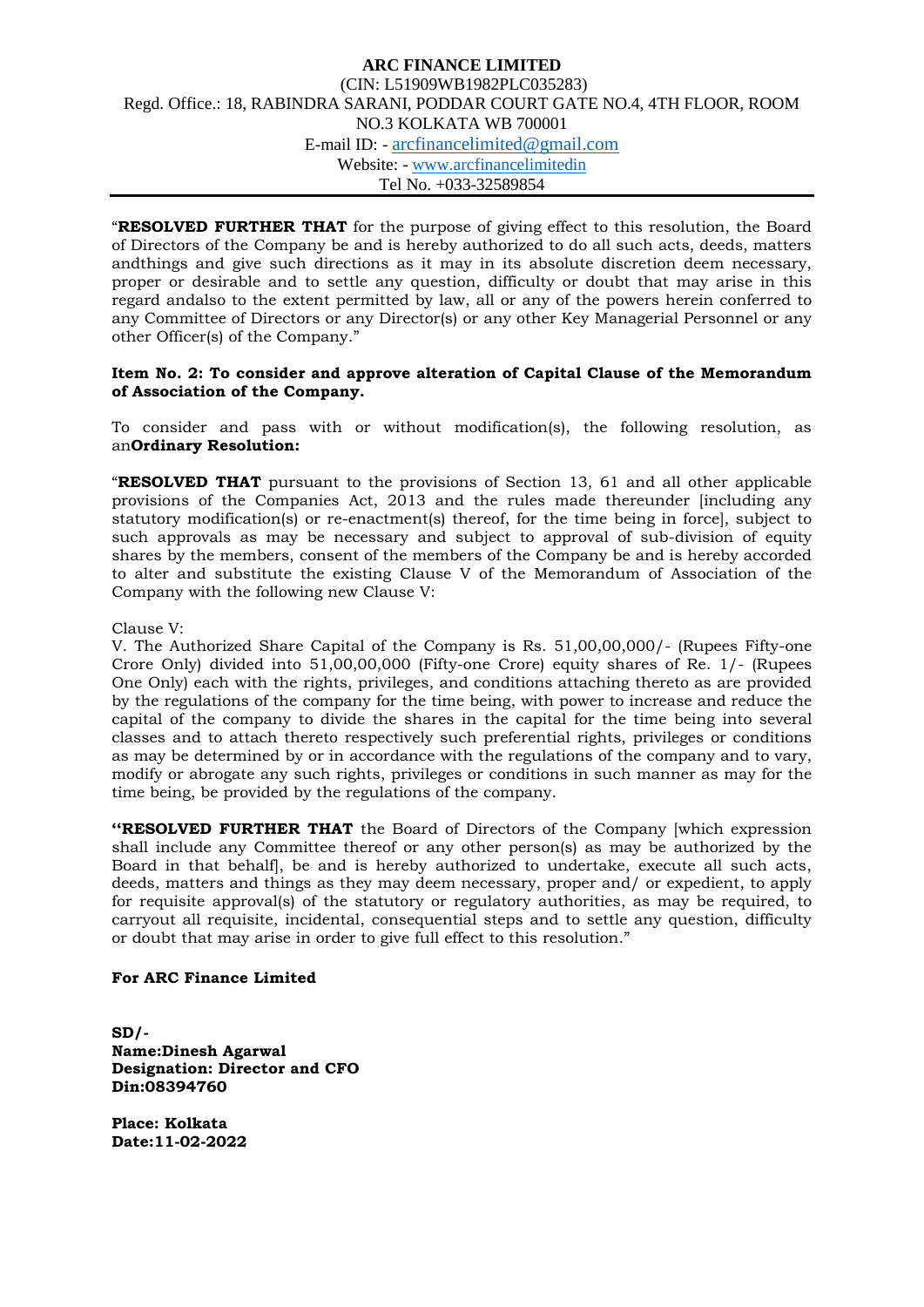### NOTES:

- 1) Explanatory Statement pursuant to Section 102 of the Companies Act, 2013 read together with the rules made thereunder and Regulation 163 of the Securities and Exchange Board of India (Issue of Capital and Disclosure Requirements) Regulations, 2018 in respect of the business under Item No. 1 to 2 of the Notice is annexed hereto and forms part of this Notice.
- 2) In view of the continuing Covid-19 pandemic, the Ministry of Corporate Affairs ("MCA") has, vide its General Circulars no. 14/2020 dated April 8, 2020, 17/2020 dated April 13, 2020, 22/2020 dated June 15, 2020, 33/2020 dated September 28, 2020, 39/2020 dated December 31, 2020, 10/2021 dated June 23, 2021 and 20/2021dated December 08, 2021 (collectively referred to as "MCA Circulars") and Circular no. SEBI/HO/CFD/CMD1/CIR/P/2020/79 dated May 12, 2020 read with Circular no. SEBI/HO/CFD/CMD2/CIR/P/2021/11 dated January 15, 2021 issued by the Securities and Exchange Board of India (collectively referred to as "SEBI Circulars") permitted holding of the EGM through Video Conferencing/Other Audio Visual Means ("VC/OAVM"), without the physical presence of the shareholders at a common venue. Accordingly, the EGM of the Company is being held through VC/OAVM. Instructions for attending the meeting through VC/OAVM and remote e-voting are prescribed in the Notice.
- 3) In line with the various MCA Circulars and SEBI Circulars, Notice of the EGM is being sent only through electronic mode to those shareholders whose email addresses are registered with the Company/ Depositories ("DP") and whose names appears in the Register of Members as on February 04, 2022. Shareholders may note that the Notice of EGM (along with explanatory statement) will also be available on the Company's website [www.arcfinance.in,](http://www.arcfinance.in/) website of BSE [www.bseindia.com](http://www.bseindia.com/)
- 4) Pursuant to the provisions of the Companies Act, 2013, a shareholder entitled to attend and vote at the EGM is also entitled to appoint a proxy to attend and vote on his/her behalf and the proxy need not be a shareholder of the Company. Since this EGM is being held pursuant to the aforesaid MCA Circulars and SEBI Circulars through VC/OAVM, physical attendance of shareholders has been dispensed with. Accordingly, the facility for appointment of proxies by the shareholders will not be available for the EGM and hence the Proxy Form and Attendance Slip are not annexed to this Notice.
- 5) Since the EGM is held through VC/OAVM, the Route Map is also not annexed with this Notice.
- 6) Shareholders attending the EGM through VC/OAVM will be counted for the purpose of reckoning the quorum under Section 103 of the Companies Act, 2013. Shareholders can attend and participate in the EGM through VC/OAVM only.
- 7) Institutional / Corporate shareholders (i.e. other than individuals, HUF, NRI, etc.) are required to send a scanned copy (PDF / JPG Format) of their respective Board or governing body Resolution/ Authorization etc., authorizing their representative to attend the EGM through VC / OAVM on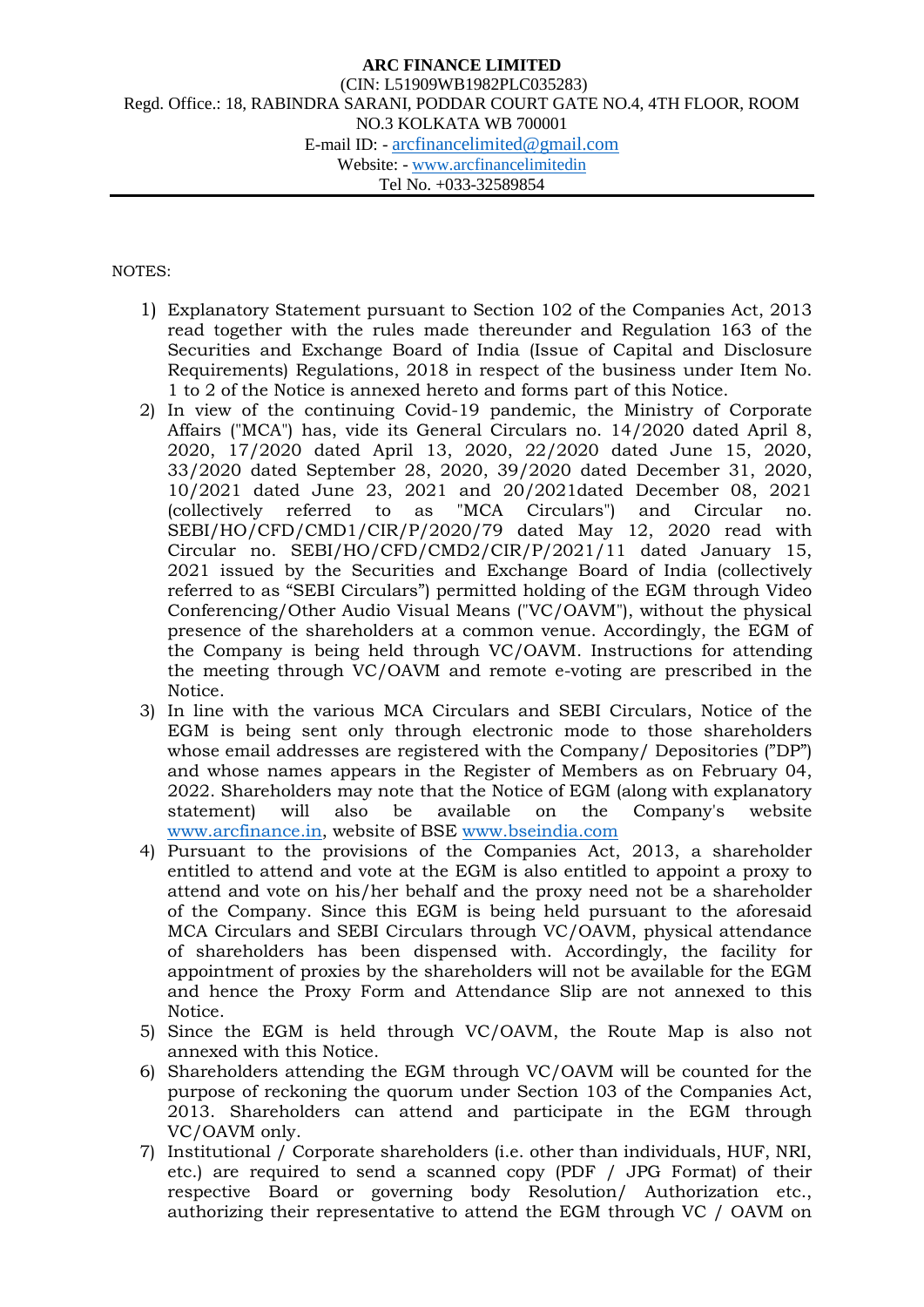their behalf and to vote through remote e-Voting. The said Resolution / Authorization shall be sent to the Scrutinizer by e-mail on its registered email address to [a](mailto:aparnatripathi24@gmail.com/)parnatripathi24@gmail.com[/csaparnatripathi@gmail.com](mailto:aparnatripathi24@gmail.com/) with a copy marked to evoting@nsdl.co.in.

- 8) The proceedings of the EGM shall be deemed to be conducted at the Registered Office of the Company at 18, Rabindra Sarani, Poddar Court Gate No.4, 4th Floor, Room No.3 Kolkata Wb 700001, which shall be the deemed venue of the EGM.
- 9) The Company hereby requests all its shareholders to register their e-mail IDs if not yet registered, to promote green initiative and to enable the Company to provide all communications to the shareholders through e-mail. Shareholders holding shares in physical form are requested to intimate their e-mail address to the Company's Registrar and Share Transfer Agent, ABS Consultant Pvt. Ltd. Registrar & Share Transfer Agent Stephen House, 6th Floor, Room No.99, 4, B.B.D. Bag (East), Kolkata, West Bengal,700001. Shareholders holding shares in dematerialized form are also requested to contact their respective DP for registering their e-mail IDs.
- 10) Shareholders holding shares in physical form are requested to dematerialize their holding in order to eliminate all risks associated with physical share certificate. Shareholders can contact the Company or its RTA for further assistance. Further, effective from April 1, 2019, requests for effecting transfer of securities shall not be processed unless the securities are held in a dematerialized form with a depository except in case of transmission or transposition of securities as per SEBI (Listing Obligations and Disclosure Requirements) Regulations, 2015, as amended.
- 11) Shareholders holding shares in physical form, in identical order of names, in more than one folio are requested to send to the RTA, the details of such folios together with the share certificates for consolidating their holdings in one folio. A consolidated share certificate will be issued to such shareholders after making requisite changes.
- 12) In case of joint holders, the shareholders whose name appears as the first holder in the order of names as per the Register of Members of the Company will be entitled to vote at the EGM.
- 13) Electronic copy of all documents referred to in this Notice of EGM will be available for inspection by shareholders in electronic mode, Shareholders are requested to write to [arcfinancelimited@gmail.com](mailto:arcfinancelimited@gmail.com) for inspection, which shall be made available electronically for inspection to the shareholders.
- 14) Shareholders who would like to express their views/ask questions during the meeting may register themselves as a speaker by sending their request in advance at least 10 days prior to meeting mentioning their name, demat account number/folio number, email id, mobile number at [arcfinancelimited@gmail.com.](mailto:arcfinancelimited@gmail.com) The shareholders who do not wish to speak during the EGM but have queries may send their queries in advance 10 days prior to meeting mentioning their name, demat account number/folio number, email id, mobile number at [arcfinancelimited@gmail.com](mailto:arcfinancelimited@gmail.com)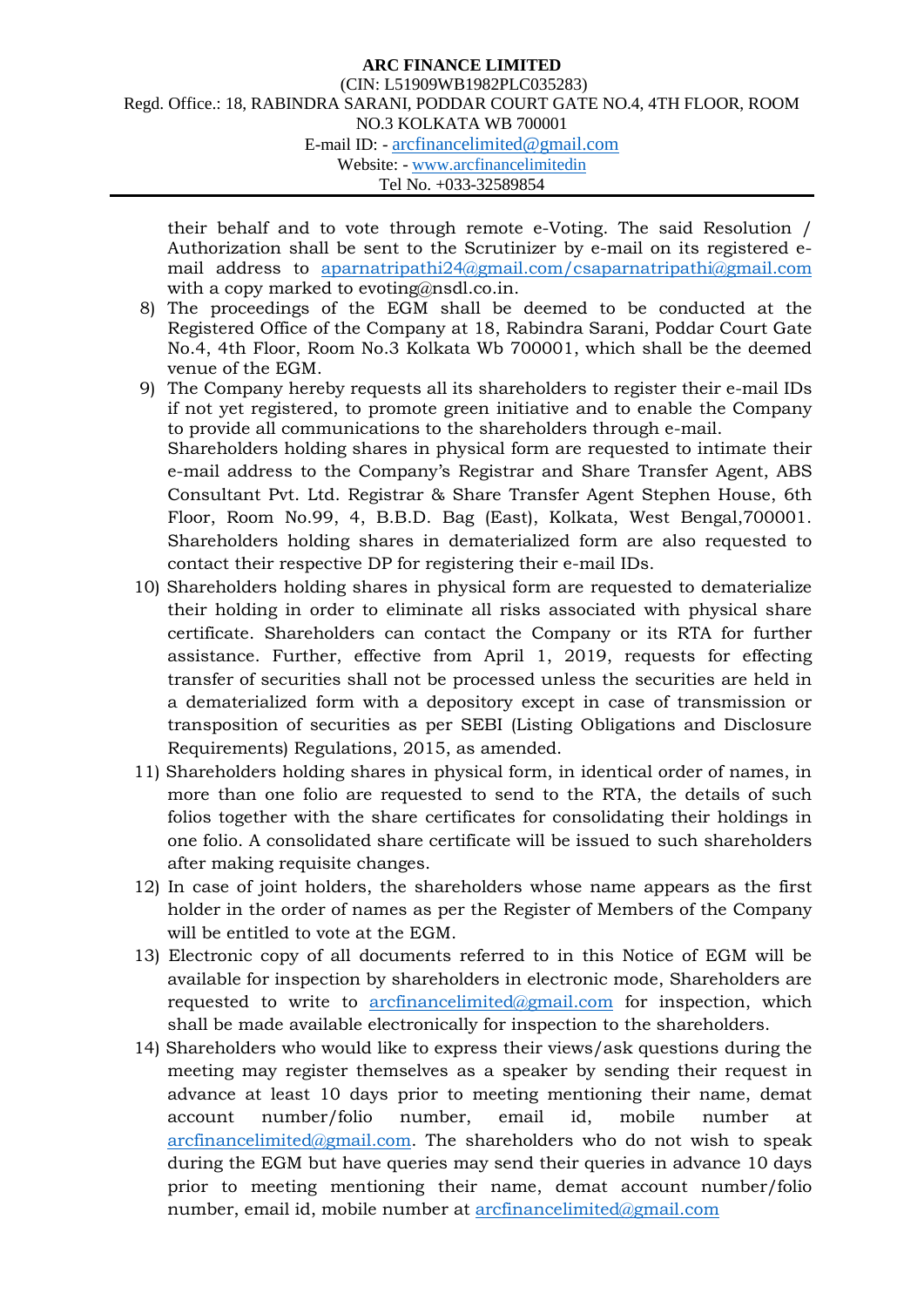These queries will be replied by the Company suitably by email.

15) The Securities and Exchange Board of India (SEBI) vide Circular (SEBI/HO/MIRSD/DOP1/CIR/P/2018/73) dated April 20, 2018 has mandated the submission of Permanent Account Number (PAN) and bank details by every participant in securities market. Shareholders holding shares in electronic form are mandatorily required to submit their PAN and Bank details to their depository participants with whom they are maintaining their demat accounts.

Shareholders holding shares in physical form can submit their PAN and Bank details to the Company/ RTA. Shareholders who have not updated their details are requested to send their PAN and Bank details in terms of the said SEBI circular.

- 16) Mrs. Aparna Tripathi, a Practicing Company Secretary (Membership No. 67594), has been appointed as "Scrutinizer" to scrutinize the e-Voting process and voting at the EGM in a fair and transparent manner and he has communicated his willingness to be appointed.
- 17) The Scrutinizer shall, immediately after the conclusion of voting at the EGM, thereafter unblock the votes cast through remote e-voting and make, not later than 48 hours of conclusion of the EGM, a Scrutinizer Report of the total votes cast in favor or against, if any, to the Chairman or a person authorized by him in writing, who shall countersign the same.
- 18) The results declared along with the Scrutinizer's Report shall be placed on the website of the Company at [www.arcfinance.in](http://www.arcfinance.in/) and on the website of NSDL, immediately after the declaration of result by the Chairman or any person authorized by him in writing. The results shall also be forwarded to the Stock Exchanges where the shares of Company are listed.
- 19) Subject to receipt of requisite number of votes, the Resolution shall be deemed to be passed on the date of EGM.
- 20) The Company has been allotted ISIN **INE202R01018** by CDSL and NSDL for dematerialization of the Company's shares. We hereby request all the shareholders to get their shares dematerialized.
- 21) In view of the massive outbreak of the COVID-19 pandemic, social distancing is a norm to be followed and pursuant to the Circular No. 14/2020 dated April 08, 2020, Circular No.17/2020 dated April 13, 2020 issued by the Ministry of Corporate Affairs followed by Circular No. 20/2020 dated May 05, 2020 and Circular No. 02/2021 dated January 13, 2021 and all other relevant circulars issued from time to time, physical attendance of the Members to the EGM/AGM venue is not required and general meeting be held through video conferencing (VC) or other audio visual means (OAVM). Hence, Members can attend and participate in the ensuing EGM/AGM through VC/OAVM.
- 22) Pursuant to the Circular No. 14/2020 dated April 08, 2020, issued by the Ministry of Corporate Affairs, the facility to appoint proxy to attend and cast vote for the members is not available for this EGM/AGM. However, the Body Corporates are entitled to appoint authorized representatives to attend the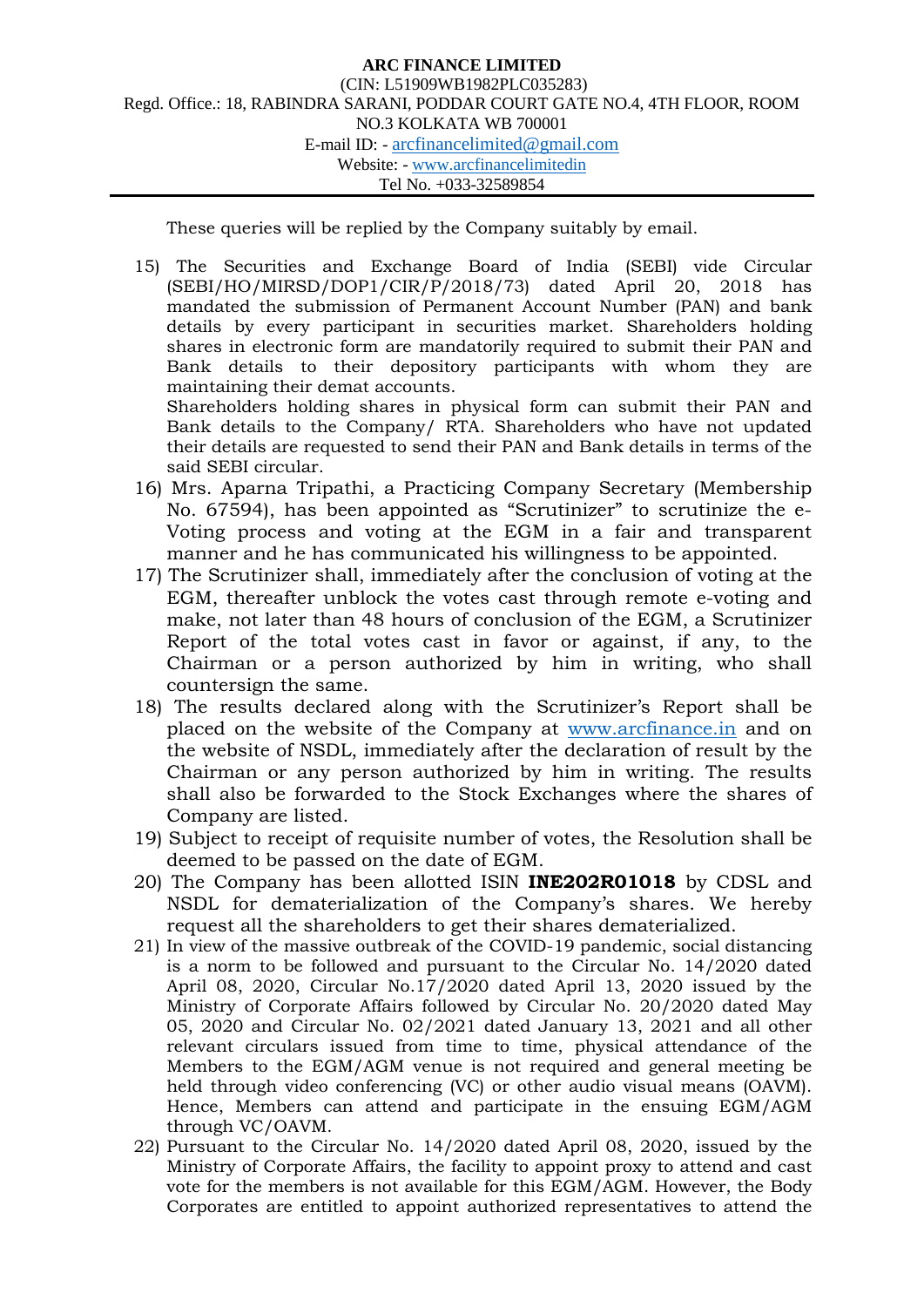EGM/AGM through VC/OAVM and participate there at and cast their votes through e-voting.

- 23) The Members can join the EGM/AGM in the VC/OAVM mode 15 minutes before and after the scheduled time of the commencement of the Meeting by following the procedure mentioned in the Notice. The facility of participation at the EGM/AGM through VC/OAVM will be made available for 1000 members on first come first served basis. This will not include large Shareholders (Shareholders holding 2% or more shareholding), Promoters, Institutional Investors, Directors, Key Managerial Personnel, the Chairpersons of the Audit Committee, Nomination and Remuneration Committee and Stakeholders Relationship Committee, Auditors etc. who are allowed to attend the EGM/AGM without restriction on account of first come first served basis.
- 24) The attendance of the Members attending the EGM/AGM through VC/OAVM will be counted for the purpose of reckoning the quorum under Section 103 of the Companies Act, 2013.
- 25) Pursuant to the provisions of Section 108 of the Companies Act, 2013 read with Rule 20 of the Companies (Management and Administration) Rules, 2014 (as amended) and Regulation 44 of SEBI (Listing Obligations & Disclosure Requirements) Regulations 2015 (as amended), and the Circulars issued by the Ministry of Corporate Affairs dated April 08, 2020, April 13, 2020 and May 05, 2020 the Company is providing facility of remote e-Voting to its Members in respect of the business to be transacted at the EGM/AGM. For this purpose, the Company has entered into an agreement with National Securities Depository Limited (NSDL) for facilitating voting through electronic means, as the authorized agency. The facility of casting votes by a member using remote e-Voting system as well as venue voting on the date of the EGM/AGM will be provided by NSDL.
- 26) In line with the Ministry of Corporate Affairs (MCA) Circular No. 17/2020 dated April 13, 2020, the Notice calling the EGM has been uploaded on the website of the Company at www.[arcfinance](http://www.arcfinance.in/).in. The Notice can also be accessed from the websites of the Stock Exchanges i.e. BSE Limited and National Stock Exchange of India Limited at www.bseindia.com and www.nseindia.com respectively and the EGM/AGM Notice is also available on the website of NSDL (agency for providing the Remote e-Voting facility) i.e. www.evoting.nsdl.com.
- 27) EGM has been convened through VC/OAVM in compliance with applicable provisions of the Companies Act, 2013 read with MCA Circular No. 14/2020 dated April 08, 2020 and MCA Circular No. 17/2020 dated April 13, 2020, MCA Circular No. 20/2020 dated May 05, 2020 and MCA Circular No. 2/2021 dated January 13, 2021.

## **THE INSTRUCTIONS FOR MEMBERS FOR REMOTE E-VOTING AND JOINING GENERAL MEETING ARE AS UNDER:-**

**The remote e-voting period begins on Sunday, March 13, 2022 at 9:00 A.M. and ends on Tuesday, March 15, 2022 at 5:00 P.M. The remote evoting module shall be disabled by NSDL for voting thereafter. The**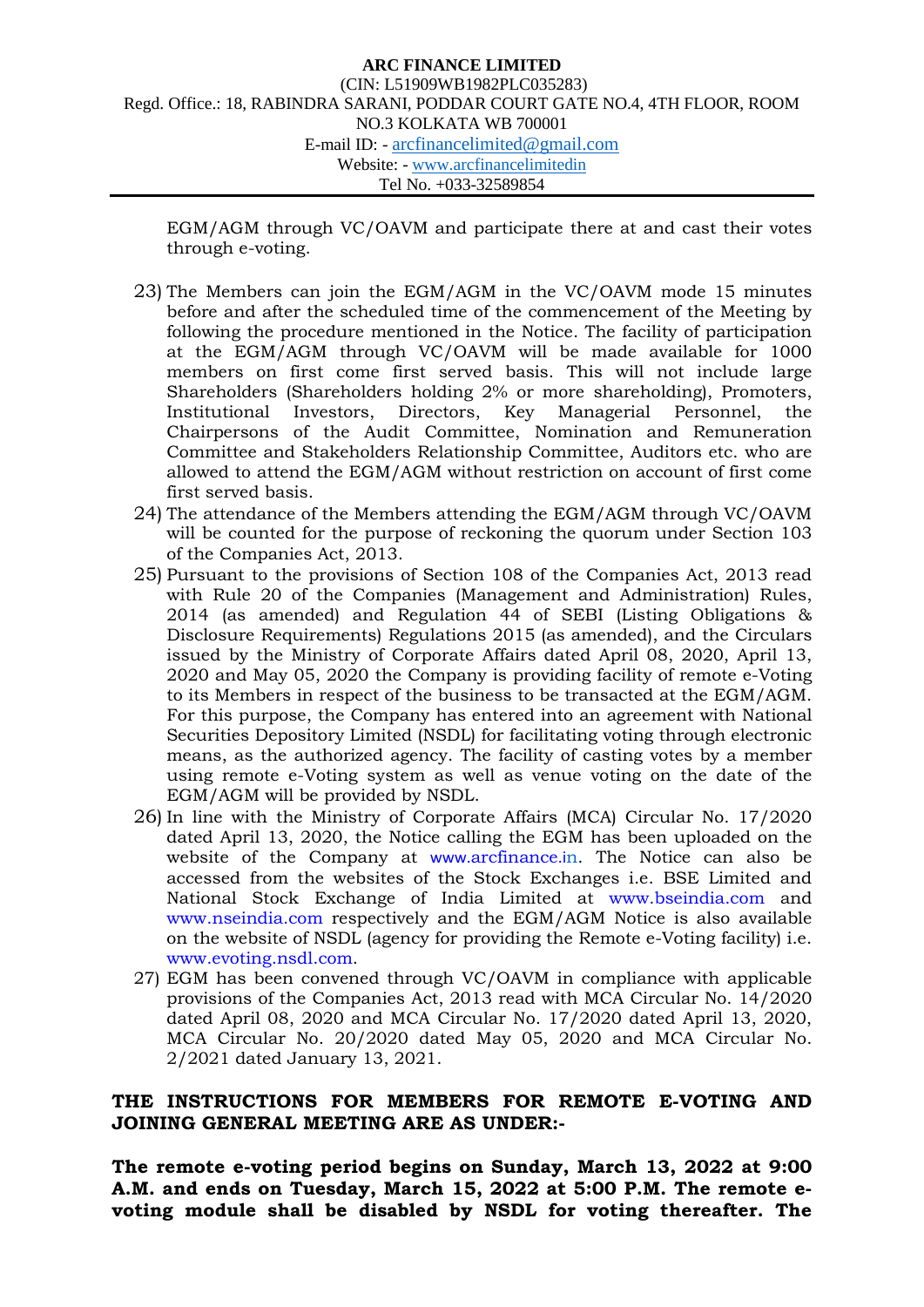**Members, whose names appear in the Register of Members / Beneficial Owners as on the record date (cut-off date) i.e., March 09, 2022 may cast their vote electronically. The voting right of shareholders shall be in proportion to their share in the paid-up equity share capital of the Company as on the cut-off date, being March 09, 2022.**

# **How do I vote electronically using NSDL e-Voting system?**

*The way to vote electronically on NSDL e-Voting system consists of "Two Steps" which are mentioned below:*

**Step 1: Access to NSDL e-Voting system**

# **A) Login method for e-Voting and joining virtual meeting for Individual shareholders holding securities in demat mode**

In terms of SEBI circular dated December 9, 2020 on e-Voting facility provided by Listed Companies, Individual shareholders holding securities in demat mode are allowed to vote through their demat account maintained with Depositories and Depository Participants. Shareholders are advised to update their mobile number and email Id in their demat accounts in order to access e-Voting facility.

Login method for Individual shareholders holding securities in demat mode is given below:

| Type                                                                               | of Login Method                                                                                                                                                                                                                                                                                                                                                                                                                                                                                                                                                                                                                                                                                                                                                                                                                                                                                                                                                                                                                                                                                                                                                                                                                                             |
|------------------------------------------------------------------------------------|-------------------------------------------------------------------------------------------------------------------------------------------------------------------------------------------------------------------------------------------------------------------------------------------------------------------------------------------------------------------------------------------------------------------------------------------------------------------------------------------------------------------------------------------------------------------------------------------------------------------------------------------------------------------------------------------------------------------------------------------------------------------------------------------------------------------------------------------------------------------------------------------------------------------------------------------------------------------------------------------------------------------------------------------------------------------------------------------------------------------------------------------------------------------------------------------------------------------------------------------------------------|
| shareholders                                                                       |                                                                                                                                                                                                                                                                                                                                                                                                                                                                                                                                                                                                                                                                                                                                                                                                                                                                                                                                                                                                                                                                                                                                                                                                                                                             |
| Individual<br>Shareholders<br>holding<br>securities in<br>demat mode<br>with NSDL. | 1. If you are already registered for <b>NSDL IDeAS facility</b> , please visit<br>the e-Services website of NSDL. Open web browser by typing the<br>following URL: https://eservices.nsdl.com/ either on a Personal<br>Computer or on a mobile. Once the home page of e-Services is<br>launched, click on the "Beneficial Owner" icon under "Login" which<br>is available under "IDeAS" section. A new screen will open. You will<br>have to enter your User ID and Password. After successful<br>authentication, you will be able to see e-Voting services. Click on<br>"Access to e-Voting" under e-Voting services and you will be able to<br>see e-Voting page. Click on options available against company name or<br>e-Voting service provider - NSDL and you will be re-directed to NSDL<br>e-Voting website for casting your vote during the remote e-Voting<br>period or joining virtual meeting & voting during the meeting.<br>2. If the user is not registered for IDeAS e-Services, option to register is<br>available at https://eservices.nsdl.com. Select "Register Online for<br><b>IDeAS</b> " Portal or click at<br>https://eservices.nsdl.com/SecureWeb/IdeasDirectReg.jsp<br>3. Visit the e-Voting website of NSDL. Open web browser by |
|                                                                                    | typing the following URL: https://www.evoting.nsdl.com/<br>either on a Personal Computer or on a mobile. Once the home<br>page of e-Voting system is launched, click on the icon "Login"                                                                                                                                                                                                                                                                                                                                                                                                                                                                                                                                                                                                                                                                                                                                                                                                                                                                                                                                                                                                                                                                    |
|                                                                                    | which is available under 'Shareholder/Member' section. A new                                                                                                                                                                                                                                                                                                                                                                                                                                                                                                                                                                                                                                                                                                                                                                                                                                                                                                                                                                                                                                                                                                                                                                                                |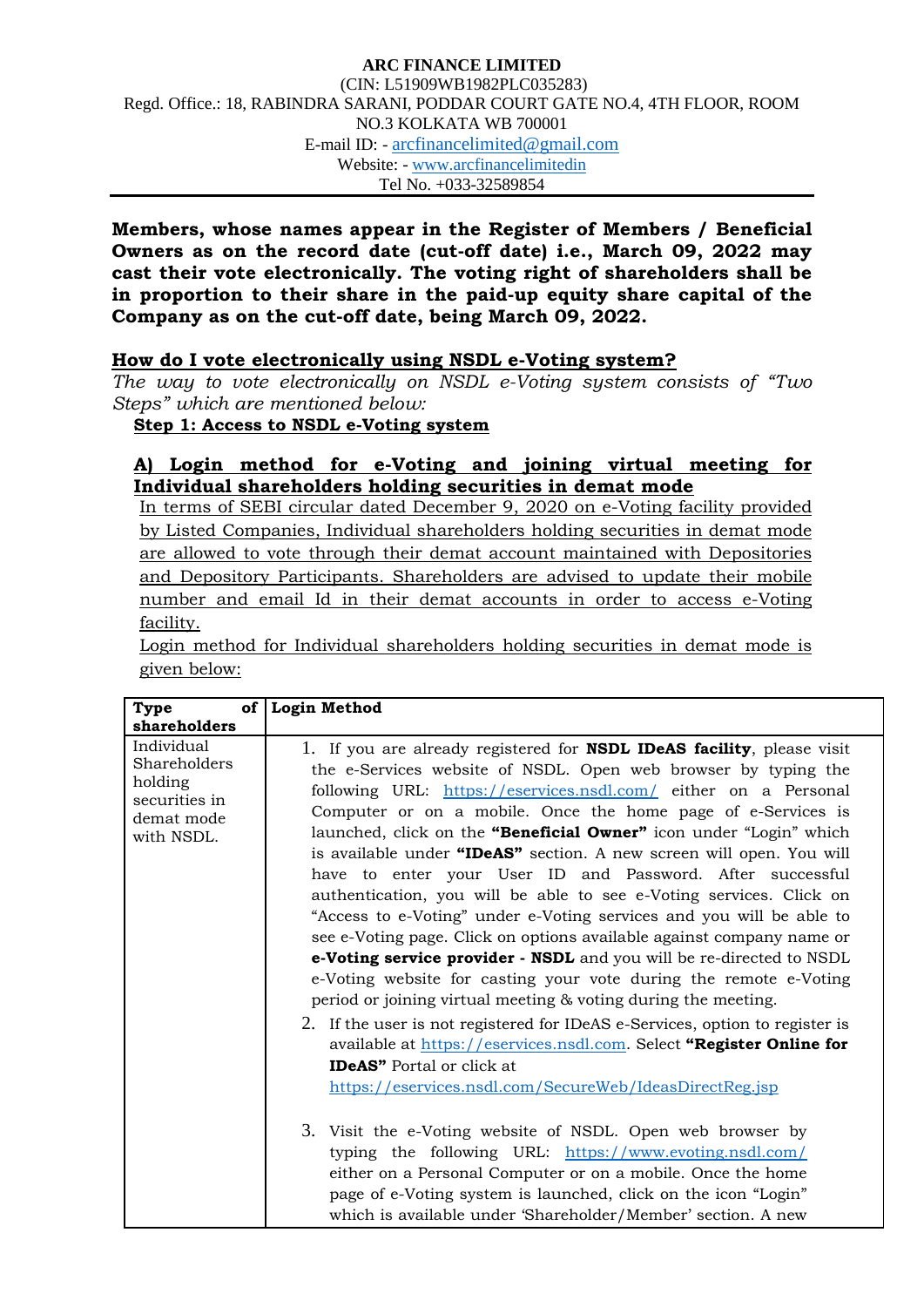|                                                                                                                              |                                                                                   | screen will open. You will have to enter your User ID (i.e., your<br>sixteen-digitdemat account number held with<br>NSDL),<br>Password/OTP and a Verification Code as shown on the<br>screen. After successful authentication, you will be redirected<br>to NSDL Depository site wherein you can see e-Voting page.<br>Click on options available against company name or e-Voting<br>service provider - NSDL and you will be redirected to e-<br>Voting website of NSDL for casting your vote during the<br>remote e-Voting period or joining virtual meeting & voting<br>during the meeting.                                                             |
|------------------------------------------------------------------------------------------------------------------------------|-----------------------------------------------------------------------------------|------------------------------------------------------------------------------------------------------------------------------------------------------------------------------------------------------------------------------------------------------------------------------------------------------------------------------------------------------------------------------------------------------------------------------------------------------------------------------------------------------------------------------------------------------------------------------------------------------------------------------------------------------------|
|                                                                                                                              | Individual<br>Shareholders<br>holding<br>securities in<br>demat mode<br>with CDSL | 1. Existing users who have opted for Easi / Easiest, they can<br>login through their user id and password. Option will be made<br>available to reach e-Voting page without any further<br>authentication. The URL for users to login to Easi / Easiest<br>https://web.cdslindia.com/myeasi/home/login<br>are<br>or<br>www.cdslindia.com and click on New System Myeasi.<br>2. After successful login of Easi/Easiest the user will be also able<br>to see the E Voting Menu. The Menu will have links of e-Voting<br>service provider i.e. NSDL. Click on NSDL to cast your vote.                                                                          |
|                                                                                                                              |                                                                                   | 3. If the user is not registered for Easi/Easiest, option to register is<br>available at<br>https://web.cdslindia.com/myeasi/Registration/EasiRegistration<br>4. Alternatively, the user can directly access e-Voting page by<br>providing demat Account Number and PAN No. from a link in<br>www.cdslindia.com home page. The system will authenticate<br>the user by sending OTP on registered Mobile & Email as<br>recorded in the demat Account. After successful authentication,<br>user will be provided links for the respective ESP i.e. NSDL<br>where the e-Voting is in progress.                                                                |
| Individual<br>Shareholders<br>(holding)<br>securities in<br>demat mode)<br>login through<br>their depository<br>participants |                                                                                   | You can also login using the login credentials of your demat account through<br>your Depository Participant registered with NSDL/CDSL for e-Voting facility.<br>Once login, you will be able to see e-Voting option. Once you click on e-Voting<br>option, you will be redirected to NSDL/CDSL Depository site after successful<br>authentication, wherein you can see e-Voting feature. Click on options<br>available against company name or e-Voting service provider-NSDL and you<br>will be redirected to e-Voting website of NSDL for casting your vote during the<br>remote e-Voting period or joining virtual meeting & voting during the meeting. |

**Important note:** Members who are unable to retrieve User ID/ Password are advised to use Forget User ID and Forget Password option available at abovementioned website.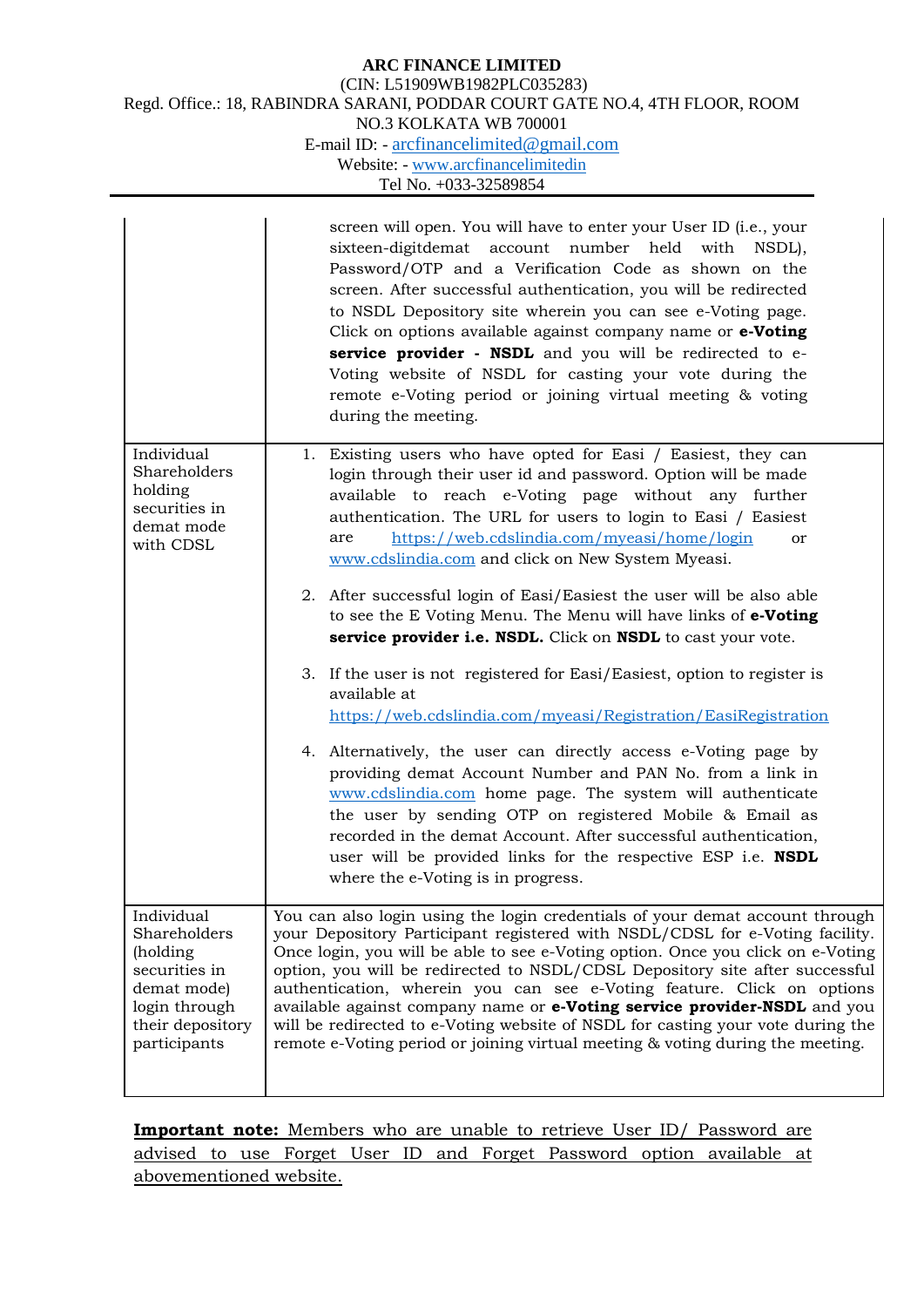# **Helpdesk for Individual Shareholders holding securities in demat mode for any technical issues related to login through Depository i.e. NSDL and CDSL.**

| Login type                  | <b>Helpdesk details</b>                       |
|-----------------------------|-----------------------------------------------|
| Individual Shareholders     | Members facing any technical issue in login   |
| holding securities in demat | can contact NSDL helpdesk by sending a        |
| mode with NSDL              | request at evoting@nsdl.co.in or call at toll |
|                             | free no.: 1800 1020 990 and 1800 22 44 30     |
| Individual Shareholders     | Members facing any technical issue in login   |
| holding securities in demat | can contact CDSL helpdesk by sending a        |
| mode with CDSL              | request<br>at.                                |
|                             | helpdesk.evoting@cdslindia.com or contact at  |
|                             | 022-23058738 or 022-23058542-43               |

#### **B) Login Method for shareholders other than Individual shareholders holding securities in demat mode and shareholders holding securities in physical mode.**

#### **How to Log-in to NSDL e-Voting website?**

- 1. Visit the e-Voting website of NSDL. Open web browser by typing the following URL: <https://www.evoting.nsdl.com/> either on a Personal Computer or on a mobile.
- 2. Once the home page of e-Voting system is launched, click on the icon "Login" which is available under 'Shareholder/Member' section.
- 3. A new screen will open. You will have to enter your User ID, your Password/OTP and a Verification Code as shown on the screen. *Alternatively, if you are registered for NSDL eservices i.e. IDEAS, you can log-in at <https://eservices.nsdl.com/> with your existing IDEAS login. Once you log-in to NSDL eservices after using your log-in credentials, click on e-Voting and you can proceed to Step 2 i.e., Cast your vote electronically.*
- 4. Your User ID details are given below :

| Manner of holding shares i.e. Demat Your User ID is:<br>(NSDL or CDSL) or Physical |                                                                                                                                                                    |
|------------------------------------------------------------------------------------|--------------------------------------------------------------------------------------------------------------------------------------------------------------------|
| a) For Members who hold shares in demat<br>account with NSDL.                      | 8 Character DP ID followed by 8 Digit Client<br>ID<br>For example if your DP ID is IN300*** and<br>Client ID is $12*****$ then your user ID is<br>IN300***12****** |
| b) For Members who hold shares in demat<br>account with CDSL.                      | 16 Digit Beneficiary ID<br>For example if your Beneficiary<br>$12****************$<br>then<br>your user ID<br>1S<br>$10*******************$                        |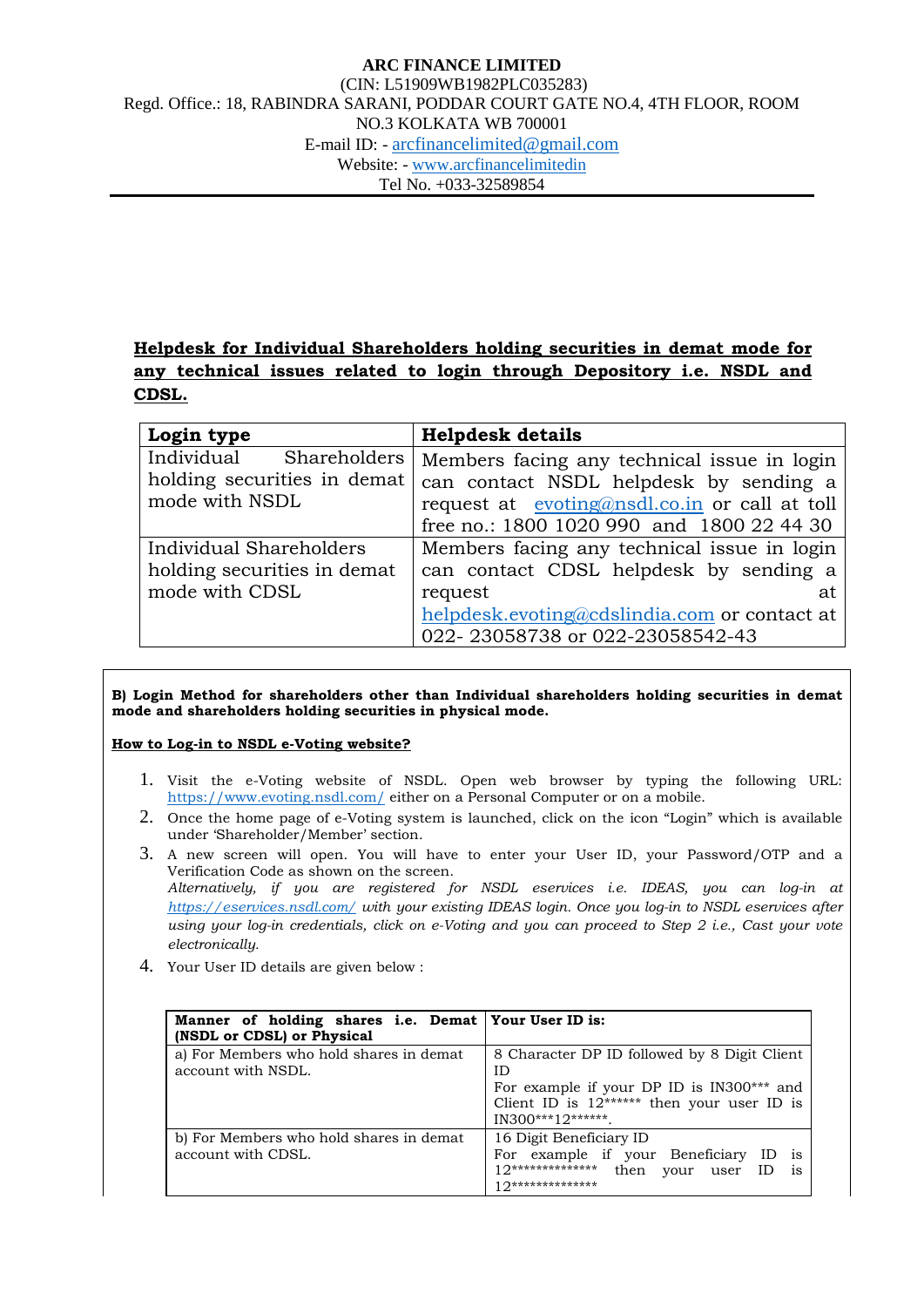### **ARC FINANCE LIMITED**

#### (CIN: L51909WB1982PLC035283) Regd. Office.: 18, RABINDRA SARANI, PODDAR COURT GATE NO.4, 4TH FLOOR, ROOM

### NO.3 KOLKATA WB 700001

E-mail ID: - [arcfinancelimited@gmail.com](mailto:arcfinancelimited@gmail.com)

Website: - [www.arcfinancelimitedin](http://www.arcfinancelimitedin/)

#### Tel No. +033-32589854

|       | c) For Members holding shares in Physical EVEN Number followed by Folio Number |
|-------|--------------------------------------------------------------------------------|
| Form. | registered with the company                                                    |
|       | I For example if folio number is 001*** and                                    |
|       | EVEN is 101456 then user ID is                                                 |
|       | 101456001***                                                                   |

5. Password details for shareholders other than Individual shareholders are given below:

- a) If you are already registered for e-Voting, then you can user your existing password to login and cast your vote.
- b) If you are using NSDL e-Voting system for the first time, you will need to retrieve the 'initial password' which was communicated to you. Once you retrieve your 'initial password', you need to enter the 'initial password' and the system will force you to change your password.
- c) How to retrieve your 'initial password'?
	- (i) If your email ID is registered in your demat account or with the company, your 'initial password' is communicated to you on your email ID. Trace the email sent to you from NSDL from your mailbox. Open the email and open the attachment i.e. a .pdf file. Open the .pdf file. The password to open the .pdf file is your 8 digit client ID for NSDL account, last 8 digits of client ID for CDSL account or folio number for shares held in physical form. The .pdf file contains your 'User ID' and your 'initial password'.
	- (ii) If your email ID is not registered, please follow steps mentioned below in **process for those shareholders whose email ids are not registered**
- 6. If you are unable to retrieve or have not received the " Initial password" or have forgotten your password:
	- a) Click on "**[Forgot User Details/Password](https://www.evoting.nsdl.com/eVotingWeb/commonhtmls/NewUser.jsp)**?"(If you are holding shares in your demat account with NSDL or CDSL) option available on www.evoting.nsdl.com.
	- b) **[Physical User Reset Password](https://www.evoting.nsdl.com/eVotingWeb/commonhtmls/PhysicalUser.jsp)**?" (If you are holding shares in physical mode) option available on [www.evoting.nsdl.com.](http://www.evoting.nsdl.com/)
	- c) If you are still unable to get the password by aforesaid two options, you can send a request at [evoting@nsdl.co.in](mailto:evoting@nsdl.co.in) mentioning your demat account number/folio number, your PAN, your name and your registered address etc.
	- d) Members can also use the OTP (One Time Password) based login for casting the votes on the e-Voting system of NSDL.
- 7. After entering your password, tick on Agree to "Terms and Conditions" by selecting on the check box.
- 8. Now, you will have to click on "Login" button.
- 9. After you click on the "Login" button, Home page of e-Voting will open.

### **Step 2: Cast your vote electronically and join General Meeting on NSDL e-Voting system.**

### **How to cast your vote electronically and join General Meeting on NSDL e-Voting system?**

- 1. After successful login at Step 1, you will be able to see all the companies "EVEN" in which you are holding shares and whose voting cycle and General Meeting is in active status.
- 2. Select "EVEN" of company for which you wish to cast your vote during the remote e-Voting period and casting your vote during the General Meeting. For joining virtual meeting, you need to click on "VC/OAVM" link placed under "Join General Meeting".
- 3. Now you are ready for e-Voting as the Voting page opens.
- 4. Cast your vote by selecting appropriate options i.e. assent or dissent, verify/modify the number of shares for which you wish to cast your vote and click on "Submit" and also "Confirm" when prompted.
- 5. Upon confirmation, the message "Vote cast successfully" will be displayed.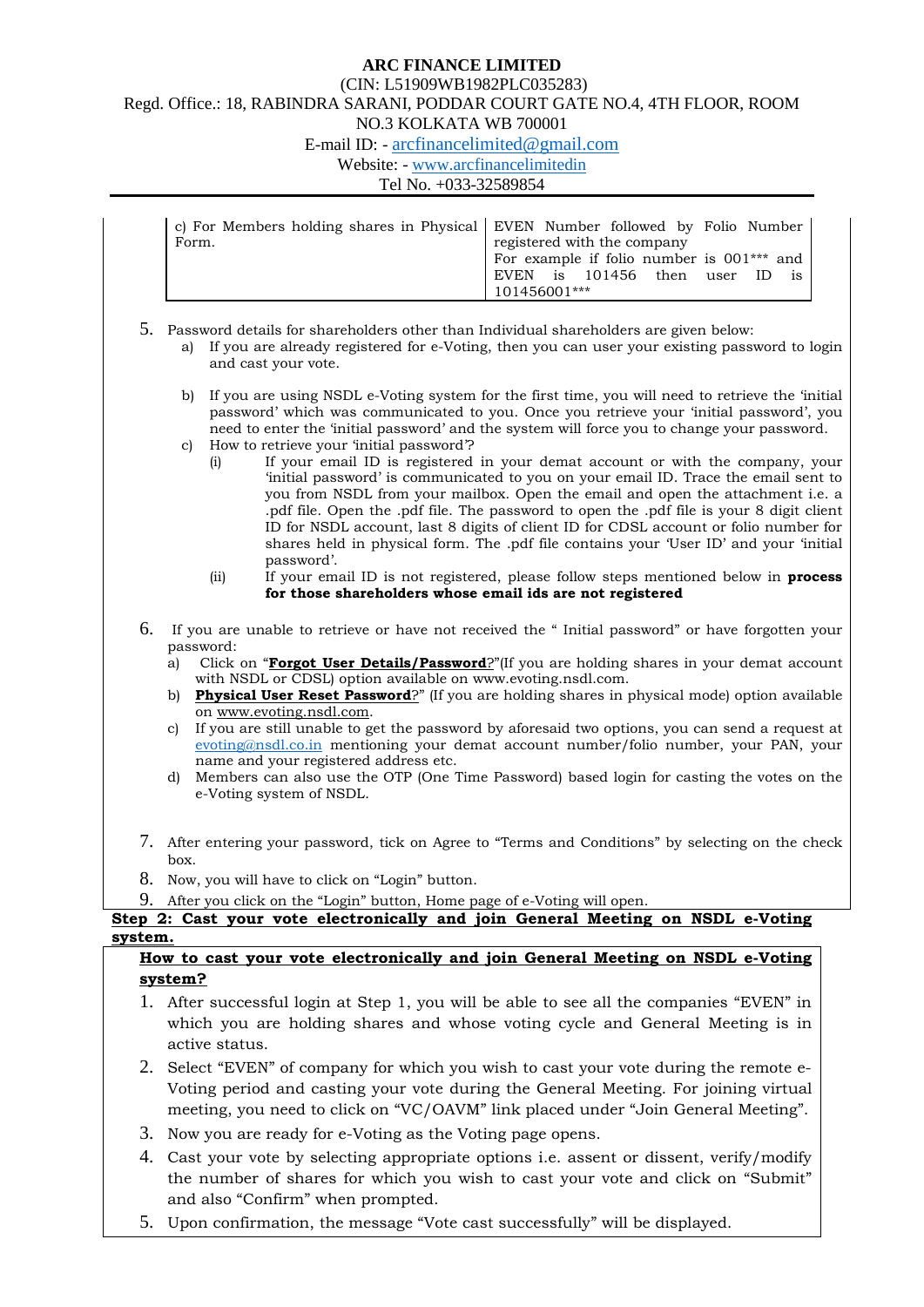- 6. You can also take the printout of the votes cast by you by clicking on the print option on the confirmation page.
- **7.** Once you confirm your vote on the resolution, you will not be allowed to modify your vote.

#### **General Guidelines for shareholders**

- 1. Institutional shareholders (i.e. other than individuals, HUF, NRI etc.) are required to send scanned copy (PDF/JPG Format) of the relevant Board Resolution/ Authority letter etc. with attested specimen signature of the duly authorized signatory(ies) who are authorized to vote, to the Scrutinizer by e-mail to aparnatripathi24@gmail.com with a copy marked to <u>evoting@nsdl.co.in</u>.
- 2. It is strongly recommended not to share your password with any other person and take utmost care to keep your password confidential. Login to the e-voting website will be disabled upon five unsuccessful attempts to key in the correct password. In such an event, you will need to go through the ["Forgot User Details/Password?"](https://www.evoting.nsdl.com/eVotingWeb/commonhtmls/NewUser.jsp) or ["Physical User Reset Password?"](https://www.evoting.nsdl.com/eVotingWeb/commonhtmls/PhysicalUser.jsp) option available on www.evoting.nsdl.com to reset the password.
- 3. In case of any queries, you may refer the Frequently Asked Questions (FAQs) for Shareholders and e-voting user manual for Shareholders available at the download section of [www.evoting.nsdl.com](http://www.evoting.nsdl.com/) or call on toll free no.: 1800 1020 990 and 1800 22 44 30 or send a request to (Name of NSDL Official) at [evoting@nsdl.co.in](mailto:evoting@nsdl.co.in)

#### **Process for those shareholders whose email ids are not registered with the depositories for procuring user id and password and registration of e mail ids for evoting for the resolutions set out in this notice**:

- 1. In case shares are held in physical mode please provide Folio No., Name of shareholder, scanned copy of the share certificate (front and back), PAN (selfattested scanned copy of PAN card), AADHAR (self-attested scanned copy of Aadhar Card) by email to [arcfinancelimited@gmail.com](mailto:arcfinancelimited@gmail.com)
- 2. In case shares are held in demat mode, please provide DPID-CLID (16-digit DPID + CLID or 16-digit beneficiary ID), Name, client master or copy of Consolidated Account statement, PAN (self-attested scanned copy of PAN card), AADHAR (selfattested scanned copy of Aadhar Card) to [arcfinancelimited@gmail.com.](mailto:arcfinancelimited@gmail.com) If you are an Individual shareholder holding securities in demat mode, you are requested to refer to the login method explained at **step 1 (A**) i.e.,**Login method for e-Voting and joining virtual meeting for Individual shareholders holding securities in demat mode** .
- 3. Alternatively, shareholder/members may send a request to **[evoting@nsdl.co.in](mailto:evoting@nsdl.co.in)** for procuring user id and password for e-voting by providing above mentioned documents.
- 4. In terms of SEBI circular dated December 9, 2020 on e-Voting facility provided by Listed Companies, Individual shareholders holding securities in demat mode are allowed to vote through their demat account maintained with Depositories and Depository Participants. Shareholders are required to update their mobile number and email ID correctly in their demat account in order to access e-Voting facility.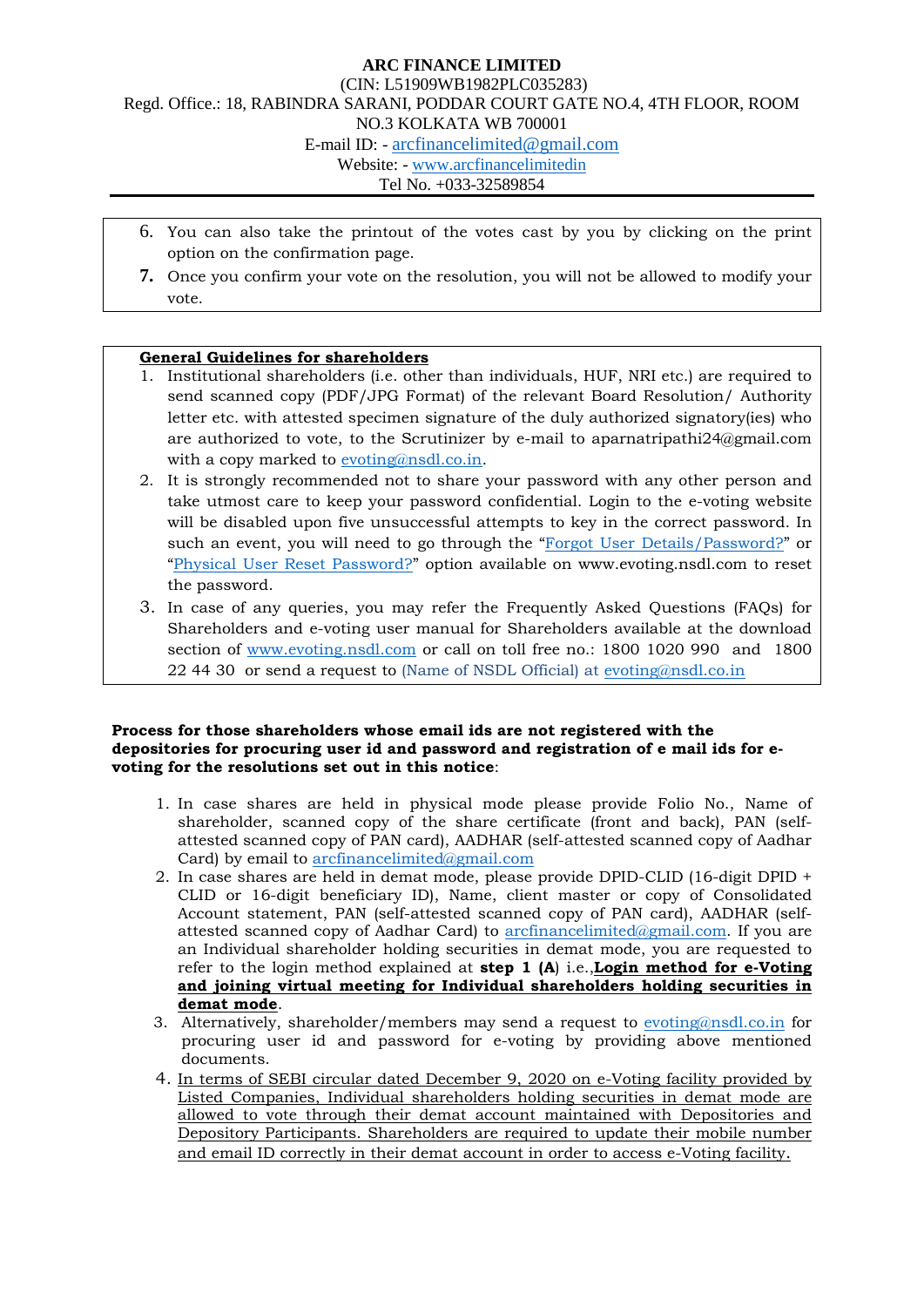#### **THE INSTRUCTIONS FOR MEMBERS FOR e-VOTING ON THE DAY OF THE EGM/AGM ARE AS UNDER: -**

- 1. The procedure for e-Voting on the day of the EGM/AGM is same as the instructions mentioned above for remote e-voting.
- 2. Only those Members/ shareholders, who will be present in the EGM/AGM through VC/OAVM facility and have not casted their vote on the Resolutions through remote e-Voting and are otherwise not barred from doing so, shall be eligible to vote through e-Voting system in the EGM/AGM.
- 3. Members who have voted through Remote e-Voting will be eligible to attend the EGM/AGM. However, they will not be eligible to vote at the EGM/AGM.
- 4. The details of the person who may be contacted for any grievances connected with the facility for e-Voting on the day of the EGM/AGM shall be the same person mentioned for Remote e-voting.

#### **INSTRUCTIONS FOR MEMBERS FOR ATTENDING THE EGM THROUGHVC/OAVM ARE AS UNDER:**

- 1. Member will be provided with a facility to attend the EGM/AGM through VC/OAVM through the NSDL e-Voting system. Members may access by following the steps mentioned above for **Access to NSDL e-Voting system**. After successful login, you can see link of "VC/OAVM link" placed under **"Join General meeting"** menu against company name. You are requested to click on VC/OAVM link placed under Join General Meeting menu. The link for VC/OAVM will be available in Shareholder/Member login where the EVEN of Company will be displayed. Please note that the members who do not have the User ID and Password for e-Voting or have forgotten the User ID and Password may retrieve the same by following the remote e-Voting instructions mentioned in the notice to avoid last minute rush.
- 2. Members are encouraged to join the Meeting through Laptops for better experience.
- 3. Further Members will be required to allow Camera and use Internet with a good speed to avoid any disturbance during the meeting.
- 4. Please note that Participants Connecting from Mobile Devices or Tablets or through Laptop connecting via Mobile Hotspot may experience Audio/Video loss due to Fluctuation in their respective network. It is therefore recommended to use Stable Wi-Fi or LAN Connection to mitigate any kind of aforesaid glitches.

Shareholders who would like to express their views/have questions may send their questions in advance mentioning their name demat account number/folio number, email id, mobile number at [\(www.arcfinance.in\)](http://www.arcfinance.in/). The same will be replied by the company suitably.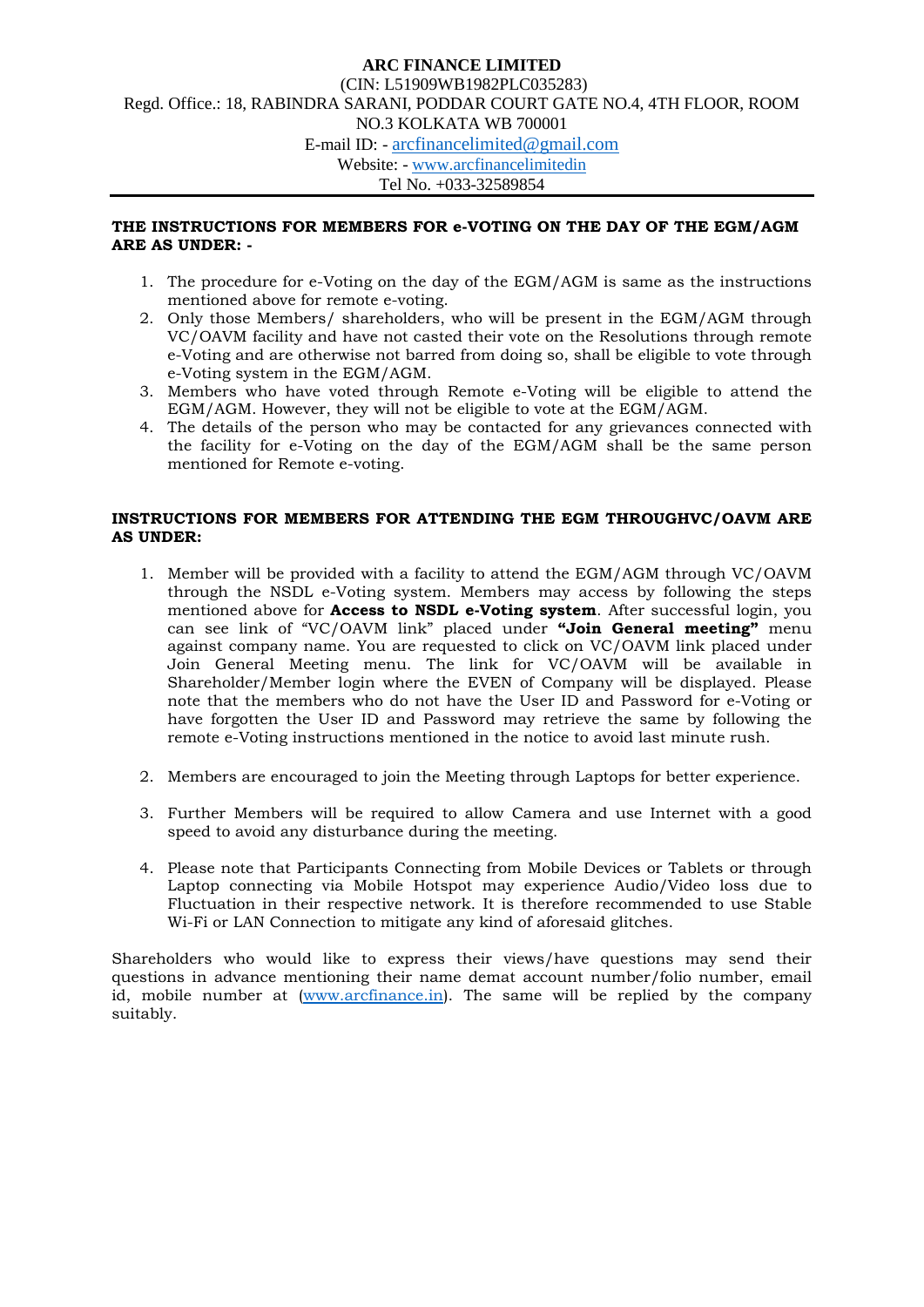### **ANNEXURE TO NOTICE EXPLANATORY STATEMENT U/S 102 OF THE COMPANIES ACT, 2013**

### **Item Nos. 1 & 2:**

The Equity shares of your company are listed and actively traded on the BSE Limited and The Calcutta Stock Exchange Limited.With a view to encourage the participation of small investors by making equity shares of the company affordable, and in order to provide enhanced liquidity to the Company's equity shares in the Stock Market, the Board of Directors has considered and approved thesub-division of one equity share of the company having a face value of Rs. 10 each into ten equity shares of face value of Re. 1 eachsubject to approval of the members and any other statutory & regulatory approvals, as may be applicable. The proposed sub-division of shares will not have any effect/result on the voting percentage/rights of any shareholders of the Company.

The Record Date/ Book closure Date for the aforesaid sub-division of the Equity Shares will be fixed by the Board (including any Committee thereof) after approval of the shareholders is obtained for the proposed sub-division.

In the opinion of the Board, proposed sub-division of the equity shares is in the best interest of the Company and the investors and therefore the Board at its meeting held on February11, 2022, approved the aforesaid sub-division subject to requisite approval of the shareholders. It is informed that there will not be any change in the amount of authorized, subscribed and paid-up Share capital of the Company on account of sub-division of equityshares.

Presently, the Authorized Share Capital of your company is Rs. 51, 00, 00,000 (Rupees Fifty-one crore) divided into 5, 10, 00,000 Equity shares of Rs. 10 each. The issued and paid-up capital of the company as on date of Rs. 50,49,50,000/ divided into 5,04,95,000 equity shares of Rs. 10 each.

The sub-division as aforesaid would require consequential amendments to the existing Clause V of the Memorandum of Association of the company as set out in Item Nos. 2 of the Notice respectively.

Accordingly, the Resolutions at Item Nos. 1 & 2 seek approval of the Shareholders for the proposed sub-division of face value of the Equity Shares and the consequent amendments to the existing Clause V of the Memorandum of Association of the company.

The Board of Directors recommends passing of the Resolutions at Item Nos. 1 and 2 as Ordinary Resolutions.

The new draft Memorandum of Association (MOA) of the Company after making the proposed changes will be available for inspection by the members of the Company during business hours on all working days, excluding Saturdays, till the date of Meeting. A copy of new set of MOA shall be given to the members upon receipt of request for the same. The new draft MOA shall also be available for inspection during the meeting.